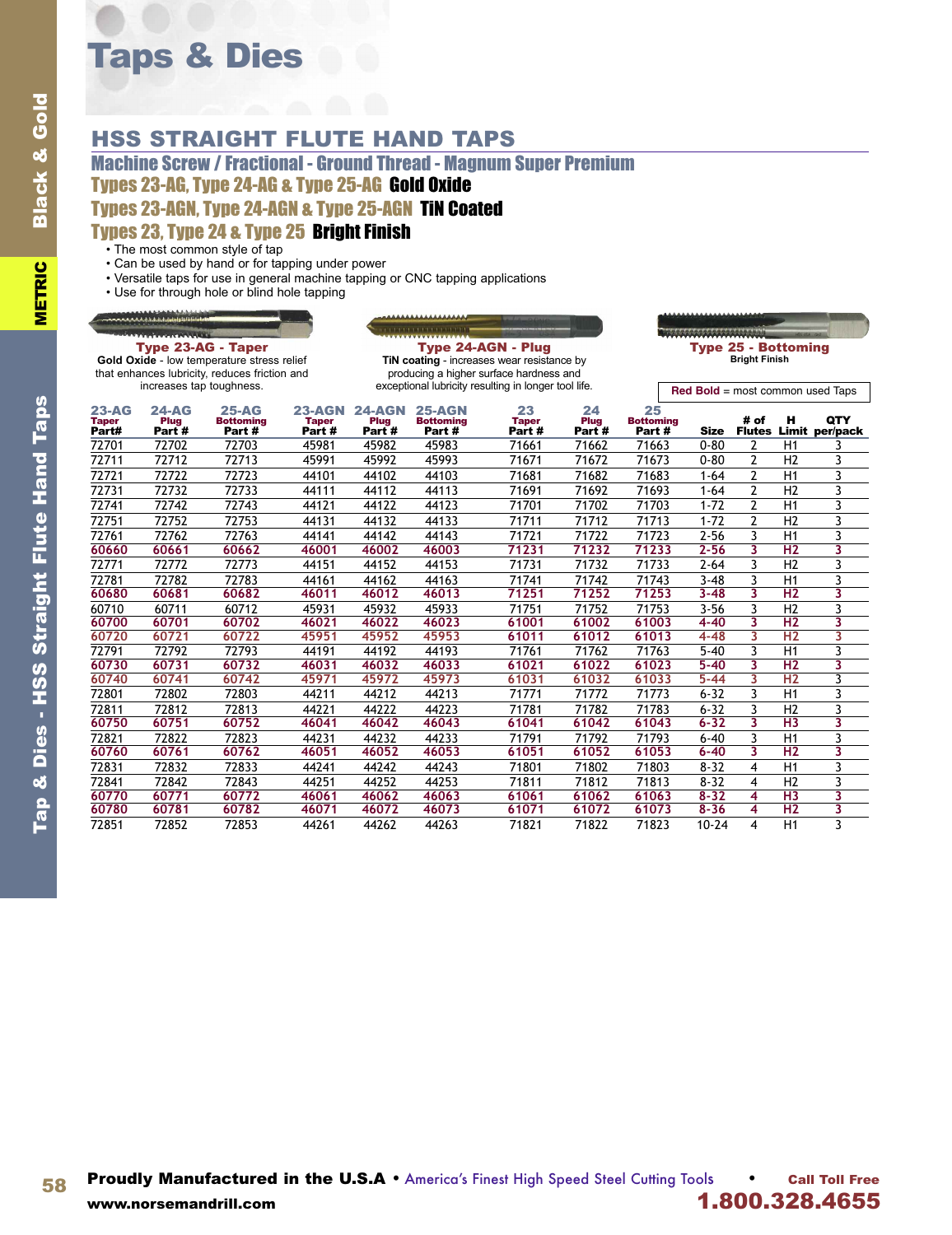# HSS Taps

HSS STRAIGHT FLUTE HAND TAPS Machine Screw / Fractional - Ground Thread - Magnum Super Premium Types 23-AG, Type 24-AG & Type 25-AG Gold Oxide Types 23-AGN, Type 24-AGN & Type 25-AGN TiN Coated Types 23, Type 24 & Type 25 Bright Finish

• The most common style of tap

• Can be used by hand or for tapping under power

• Versatile taps for use in general machine tapping or CNC tapping applications • Use for through hole or blind hole tapping

|                       | <b>Wintern Annual</b> |                                                                         |                       |               | <b><i><u><u> PERSONAL PROPERTY AND A POINT OF THE REAL PROPERTY AND REAL PROPERTY AND REAL PROPERTY AND REAL PROPERTY AND REAL PROPERTY AND REAL PROPERTY AND REAL PROPERTY.</u></u></i></b> |                                                                  |               |                           |             |                                                    |                |                                    |
|-----------------------|-----------------------|-------------------------------------------------------------------------|-----------------------|---------------|----------------------------------------------------------------------------------------------------------------------------------------------------------------------------------------------|------------------------------------------------------------------|---------------|---------------------------|-------------|----------------------------------------------------|----------------|------------------------------------|
|                       |                       | <b>Type 23-AG - Taper</b><br>Gold Oxide - low temperature stress relief |                       |               |                                                                                                                                                                                              | Type 24-AGN - Plug<br>TiN coating - increases wear resistance by |               |                           |             | <b>Type 25 - Bottoming</b><br><b>Bright Finish</b> |                |                                    |
|                       |                       | that enhances lubricity, reduces friction and                           |                       |               |                                                                                                                                                                                              | producing a higher surface hardness and                          |               |                           |             |                                                    |                |                                    |
|                       |                       | increases tap toughness.                                                |                       |               |                                                                                                                                                                                              | exceptional lubricity resulting in                               |               |                           |             |                                                    |                |                                    |
|                       |                       |                                                                         |                       |               |                                                                                                                                                                                              | longer tool life                                                 |               |                           |             |                                                    |                | $Red$ Bold = most common used Taps |
| <b>23-AG</b>          | $24-AG$               | <b>25-AG</b>                                                            | <b>23-AGN</b>         | <b>24-AGN</b> | <b>25-AGN</b>                                                                                                                                                                                | 23                                                               | 24            | 25                        |             |                                                    |                |                                    |
| <b>Taper</b><br>Part# | Plug<br>Part#         | <b>Bottoming</b><br>Part #                                              | <b>Taper</b><br>Part# | Plug<br>Part# | <b>Bottoming</b><br>Part#                                                                                                                                                                    | <b>Taper</b><br>Part #                                           | Plug<br>Part# | <b>Bottoming</b><br>Part# | <b>Size</b> | # of<br><b>Flutes</b>                              | н              | <b>QTY</b><br>Limit per/pack       |
| 72861                 | 72862                 | 72863                                                                   | 44271                 | 44272         | 44273                                                                                                                                                                                        | 71831                                                            | 71832         | 71833                     | $10 - 24$   | 4                                                  | H <sub>2</sub> | 3                                  |
| 60790                 | 60791                 | 60792                                                                   | 46081                 | 46082         | 46083                                                                                                                                                                                        | 61081                                                            | 61082         | 61083                     | $10 - 24$   | 4                                                  | H <sub>3</sub> | 3                                  |
| 72871                 | 72872                 | 72873                                                                   | 44281                 | 44282         | 44283                                                                                                                                                                                        | 71841                                                            | 71842         | 71843                     | $10-32$     | $\overline{\mathbf{4}}$                            | H1             | 3                                  |
| 72881                 | 72882                 | 72883                                                                   | 44291                 | 44292         | 44293                                                                                                                                                                                        | 71851                                                            | 71852         | 71853                     | $10 - 32$   | 4                                                  | H2             | 3                                  |
| 60800                 | 60801                 | 60802                                                                   | 46091                 | 46092         | 46093                                                                                                                                                                                        | 61091                                                            | 61092         | 61093                     | $10 - 32$   | 4                                                  | H <sub>3</sub> | 3                                  |
| 60810                 | 60811                 | 60812                                                                   | 46101                 | 46102         | 46103                                                                                                                                                                                        | 61101                                                            | 61102         | 61103                     | $12 - 24$   | 4                                                  | H <sub>3</sub> | 3                                  |
| 60820                 | 60821                 | 60822                                                                   | 46111                 | 46112         | 46113                                                                                                                                                                                        | 61111                                                            | 61112         | 61113                     | $12 - 28$   | 4                                                  | H <sub>3</sub> | 3                                  |
| 72891                 | 72892                 | 72893                                                                   | 44301                 | 44302         | 44303                                                                                                                                                                                        | 71861                                                            | 71862         | 71863                     | $1/4 - 20$  | 4                                                  | H1             | 3                                  |
| 72901                 | 72902                 | 72903                                                                   | 44311                 | 44312         | 44313                                                                                                                                                                                        | 71871                                                            | 71872         | 71873                     | $1/4 - 20$  | 4                                                  | H2             | 3                                  |
| 60830                 | 60831                 | 60832                                                                   | 46121                 | 46122         | 46123                                                                                                                                                                                        | 61121                                                            | 61122         | 61123                     | $1/4 - 20$  | 4                                                  | H <sub>3</sub> | 3                                  |
| 72911                 | 72912                 | 72913                                                                   | 44321                 | 44322         | 44323                                                                                                                                                                                        | 71881                                                            | 71882         | 71883                     | $1/4 - 20$  | 4                                                  | H <sub>5</sub> | 3                                  |
| 72921                 | 72922                 | 72923                                                                   | 44331                 | 44332         | 44333                                                                                                                                                                                        | 71891                                                            | 71892         | 71893                     | $1/4 - 28$  | 4                                                  | H1             | 3                                  |
| 72931                 | 72932                 | 72933                                                                   | 44341                 | 44342         | 44343                                                                                                                                                                                        | 71901                                                            | 71902         | 71903                     | $1/4 - 28$  | 4                                                  | H <sub>2</sub> | 3                                  |
| 60840                 | 60841                 | 60842                                                                   | 46131                 | 46132         | 46133                                                                                                                                                                                        | 61131                                                            | 61132         | 61133                     | $1/4 - 28$  | 4                                                  | H3             | 3                                  |
| 72941                 | 72942                 | 72943                                                                   | 44351                 | 44352         | 44353                                                                                                                                                                                        | 71911                                                            | 71912         | 71913                     | $1/4 - 28$  | 4                                                  | H <sub>4</sub> | 3                                  |
| 72951                 | 72952                 | 72953                                                                   | 44361                 | 44362         | 44363                                                                                                                                                                                        | 71921                                                            | 71922         | 71923                     | $5/16 - 18$ | 4                                                  | H <sub>2</sub> | 3                                  |
| 60850                 | 60851                 | 60852                                                                   | 46141                 | 46142         | 46143                                                                                                                                                                                        | 61141                                                            | 61142         | 61143                     | $5/16 - 18$ | 4                                                  | H <sub>3</sub> | 3                                  |
| 72961                 | 72962                 | 72963                                                                   | 44371                 | 44372         | 44373                                                                                                                                                                                        | 71931                                                            | 71932         | 71933                     | $5/16 - 18$ | 4                                                  | H <sub>5</sub> | 3                                  |
| 72971                 | 72972                 | 72973                                                                   | 44381                 | 44382         | 44383                                                                                                                                                                                        | 71941                                                            | 71942         | 71943                     | $5/16 - 24$ | 4                                                  | H <sub>2</sub> | 3                                  |
| 60860                 | 60861                 | 60862                                                                   | 46151                 | 46152         | 46153                                                                                                                                                                                        | 61151                                                            | 61152         | 61153                     | $5/16 - 24$ | 4                                                  | H <sub>3</sub> | 3                                  |
| 72981                 | 72982                 | 72983                                                                   | 44391                 | 44392         | 44393                                                                                                                                                                                        | 71951                                                            | 71952         | 71953                     | $5/16 - 24$ | 4                                                  | H <sub>4</sub> | 3                                  |
| 72991                 | 72992                 | 72993                                                                   | 44401                 | 44402         | 44403                                                                                                                                                                                        | 71961                                                            | 71962         | 71963                     | $3/8 - 16$  | 4                                                  | H1             | 3                                  |
| 73001                 | 73002                 | 73003                                                                   | 44411                 | 44412         | 44413                                                                                                                                                                                        | 71971                                                            | 71972         | 71973                     | $3/8 - 16$  | 4                                                  | H <sub>2</sub> | 3                                  |
| 60870                 | 60871                 | 60872                                                                   | 46161                 | 46162         | 46163                                                                                                                                                                                        | 61161                                                            | 61162         | 61163                     | $3/8 - 16$  | 4                                                  | H <sub>3</sub> | 3                                  |
| 73011                 | 73012                 | 73013                                                                   | 44421                 | 44422         | 44423                                                                                                                                                                                        | 71981                                                            | 71982         | 71983                     | $3/8 - 16$  | 4                                                  | H <sub>5</sub> | 3                                  |
| 73021                 | 73022                 | 73023                                                                   | 44431                 | 44432         | 44433                                                                                                                                                                                        | 71991                                                            | 71992         | 71993                     | $3/8 - 24$  | 4                                                  | H1             | 3                                  |
| 73031                 | 73032                 | 73033                                                                   | 44441                 | 44442         | 44443                                                                                                                                                                                        | 72001                                                            | 72002         | 72003                     | $3/8 - 24$  | 4                                                  | H2             | 3                                  |
| 60880                 | 60881                 | 60882                                                                   | 46171                 | 46172         | 46173                                                                                                                                                                                        | 61171                                                            | 61172         | 61173                     | $3/8 - 24$  | 4                                                  | H <sub>3</sub> | 3                                  |
| 73041                 | 73042                 | 73043                                                                   | 44451                 | 44452         | 44453                                                                                                                                                                                        | 72011                                                            | 72012         | 72013                     | $3/8 - 24$  | 4                                                  | H <sub>4</sub> | 3                                  |
| 60890                 | 60891                 | 60892                                                                   | 46181                 | 46182         | 46183                                                                                                                                                                                        | 61181                                                            | 61182         | 61183                     | 7/16-14     | 4                                                  | H <sub>3</sub> | 3                                  |
| 73051                 | 73052                 | 73053                                                                   | 44461                 | 44462         | 44463                                                                                                                                                                                        | 72021                                                            | 72022         | 72023                     | 7/16-14     | 4                                                  | H <sub>5</sub> | 3                                  |
| 60900                 | 60901                 | 60902                                                                   | 46191                 | 46192         | 46193                                                                                                                                                                                        | 61191                                                            | 61192         | 61193                     | 7/16-20     | 4                                                  | H <sub>3</sub> | 3                                  |
| 73061                 | 73062                 | 73063                                                                   | 44471                 | 44472         | 44473                                                                                                                                                                                        | 72031                                                            | 72032         | 72033                     | 7/16-20     | 4                                                  | H <sub>5</sub> | 3                                  |
| 73071                 | 73072                 | 73073                                                                   | 44481                 | 44482         | 44483                                                                                                                                                                                        | 72041                                                            | 72042         | 72043                     | $1/2 - 13$  | 4                                                  | H1             | 3                                  |
| 60910                 | 60911                 | 60912                                                                   | 46201                 | 46202         | 46203                                                                                                                                                                                        | 61201                                                            | 61202         | 61203                     | $1/2 - 13$  | 4                                                  | H <sub>3</sub> | 3                                  |
| 73081                 | 73082                 | 73083                                                                   | 44491                 | 44492         | 44493                                                                                                                                                                                        | 72051                                                            | 72052         | 72053                     | $1/2 - 13$  | 4                                                  | H <sub>5</sub> | 3                                  |
| 73091                 | 73092                 | 73093                                                                   | 44501                 | 44502         | 44503                                                                                                                                                                                        | 72061                                                            | 72062         | 72063                     | $1/2 - 20$  | 4                                                  | H1             | 3                                  |
| 60920                 | 60921                 | 60922                                                                   | 46211                 | 46212         | 46213                                                                                                                                                                                        | 61211                                                            | 61212         | 61213                     | $1/2 - 20$  | 4                                                  | H <sub>3</sub> | 3                                  |
| 73101                 | 73102                 | 73103                                                                   | 44511                 | 44512         | 44513                                                                                                                                                                                        | 72071                                                            | 72072         | 72073                     | $1/2 - 20$  | 4                                                  | <b>H5</b>      | 3                                  |

**\*\*\*\*\*\*\*\*\*\*\*\*\*\*\*\*\*\*** 

**60950 60951 60952 46221 46222 46223 55011 55012 55013 9/16-12 4 H3 1**



TAPER Type 23-AG, 23-AGN, 23 Type 31-AG, 31-AGN, 31 Eight to ten threads chamfered for easy thread starting in tough materials.



#### PLUG Type 24-AG, 24-AGN, 24 Type 32-AG, 32-AGN, 32

Three to five threads chamfered. For general use when tapping into the bottom of the hole is not critical. (This is the most widely used style.)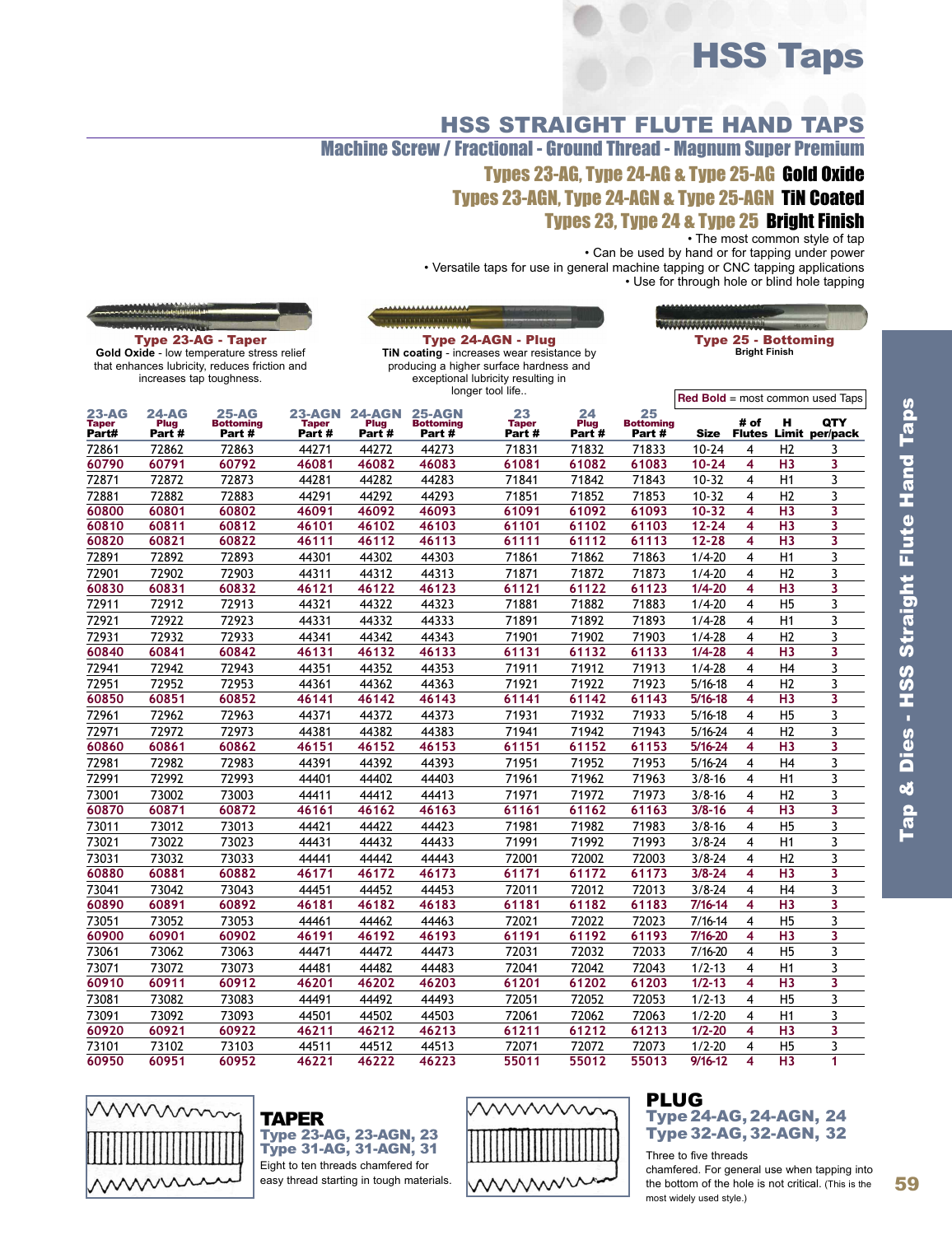# Taps & Dies

## HSS STRAIGHT FLUTE HAND TAPS

Machine Screw / Fractional - Ground Thread - Magnum Super Premium

Types 23-AG, Type 24-AG & Type 25-AG - Gold Oxide

Types 23-AGN, Type 24-AGN & Type 25-AGN - TiN Coated

#### Types 23, Type 24 & Type 25 - Bright Finish

- The most common style of tap
- Can be used by hand or for tapping under power
- Versatile taps for use in general machine tapping or CNC tapping applications
- Use for through hole or blind hole tapping

Type 23-AG - Taper **Gold Oxide** - low temperature stress relief that enhances lubricity, reduces friction and increases tap toughness.

Type 24-AGN - Plug **TiN coating** - increases wear resistance by producing a higher surface hardness and exceptional lubricity resulting in longer tool life.

WWW.WWW.WW Type 25 - Bottoming **Bright Finish**

|                       |                           |                            |                        |                      |                            | longer tool life.     |                |                           |             |                         |                | <b>Red Bold</b> = most common used Taps |
|-----------------------|---------------------------|----------------------------|------------------------|----------------------|----------------------------|-----------------------|----------------|---------------------------|-------------|-------------------------|----------------|-----------------------------------------|
| <b>Taper</b><br>Part# | Plug<br>Part <sup>#</sup> | <b>Bottoming</b><br>Part # | <b>Taper</b><br>Part # | <b>Plug</b><br>Part# | <b>Bottoming</b><br>Part # | <b>Taper</b><br>Part# | Plug<br>Part # | <b>Bottoming</b><br>Part# | <b>Size</b> | # of                    | н              | QTY<br><b>Flutes Limit per/pack</b>     |
| 73111                 | 73112                     | 73113                      | 44521                  | 44522                | 44523                      | 72081                 | 72082          | 72083                     | $9/16 - 12$ | 4                       | H <sub>5</sub> |                                         |
| 73121                 | 73122                     | 73123                      | 44531                  | 44532                | 44533                      | 72091                 | 72092          | 72093                     | $9/16 - 18$ | 4                       | H2             |                                         |
| 60960                 | 60961                     | 60962                      | 46231                  | 46232                | 46233                      | 55021                 | 55022          | 55023                     | $9/16 - 18$ | 4                       | H <sub>3</sub> | 1                                       |
| 73131                 | 73132                     | 73133                      | 44541                  | 44542                | 44543                      | 72101                 | 72102          | 72103                     | $9/16 - 18$ | 4                       | H <sub>5</sub> | 1                                       |
| 73141                 | 73142                     | 73143                      | 44551                  | 44552                | 44553                      | 72111                 | 72112          | 72113                     | $5/8 - 11$  | 4                       | H2             | 1                                       |
| 60970                 | 60971                     | 60972                      | 46241                  | 46242                | 46243                      | 55031                 | 55032          | 55033                     | $5/8 - 11$  | 4                       | H <sub>3</sub> | 1                                       |
| 73151                 | 73152                     | 73153                      | 44561                  | 44562                | 44563                      | 72121                 | 72122          | 72123                     | $5/8 - 11$  | $\overline{4}$          | H <sub>5</sub> | 1                                       |
| 73161                 | 73162                     | 73163                      | 44571                  | 44572                | 44573                      | 72131                 | 72132          | 72133                     | $5/8 - 18$  | 4                       | H2             | 1                                       |
| 60980                 | 60981                     | 60982                      | 46251                  | 46252                | 46253                      | 55041                 | 55042          | 55043                     | $5/8 - 18$  | 4                       | H <sub>3</sub> | 1                                       |
| 73171                 | 73172                     | 73173                      | 44581                  | 44582                | 44583                      | 72141                 | 72142          | 72143                     | $5/8 - 18$  | 4                       | H <sub>5</sub> | 1                                       |
| 73181                 | 73182                     | 73183                      | 44591                  | 44592                | 44593                      | 72151                 | 72152          | 72153                     | 11/16-11    | 4                       | H <sub>3</sub> | 1                                       |
| 73191                 | 73192                     | 73193                      | 44601                  | 44602                | 44603                      | 72161                 | 72162          | 72163                     | $11/16-16$  | 4                       | H <sub>3</sub> | 1                                       |
| 60990                 | 60991                     | 60992                      | 46261                  | 46262                | 46263                      | 55051                 | 55052          | 55053                     | $3/4 - 10$  | 4                       | H <sub>3</sub> | 1                                       |
| 73201                 | 73202                     | 73203                      | 44611                  | 44612                | 44613                      | 72171                 | 72172          | 72173                     | $3/4 - 10$  | 4                       | H <sub>5</sub> | 1                                       |
| 73211                 | 73212                     | 73213                      | 44621                  | 44622                | 44623                      | 72181                 | 72182          | 72183                     | $3/4 - 16$  | 4                       | H1             | 1                                       |
| 73221                 | 73222                     | 73223                      | 44631                  | 44632                | 44633                      | 72191                 | 72192          | 72193                     | $3/4 - 16$  | 4                       | H2             | 1                                       |
| 61400                 | 61401                     | 61402                      | 46271                  | 46272                | 46273                      | 55061                 | 55062          | 55063                     | $3/4 - 16$  | 4                       | H <sub>3</sub> | 1                                       |
| 73231                 | 73232                     | 73233                      | 44641                  | 44642                | 44643                      | 72201                 | 72202          | 72203                     | $3/4 - 16$  | 4                       | H <sub>5</sub> | 1                                       |
| 61410                 | 61411                     | 61412                      | 46281                  | 46282                | 46283                      | 55071                 | 55072          | 55073                     | $7/8-9$     | 4                       | H <sub>4</sub> | 1                                       |
| 73241                 | 73242                     | 73243                      | 44651                  | 44652                | 44653                      | 72211                 | 72212          | 72213                     | $7/8-9$     | 4                       | H <sub>6</sub> | 1                                       |
| 73251                 | 73252                     | 73253                      | 44661                  | 44662                | 44663                      | 72221                 | 72222          | 72223                     | $7/8 - 14$  | 4                       | H <sub>2</sub> | 1                                       |
| 61420                 | 61421                     | 61422                      | 46291                  | 46292                | 46293                      | 55081                 | 55082          | 55083                     | $7/8 - 14$  | 4                       | H <sub>4</sub> | 1                                       |
| 73261                 | 73262                     | 73263                      | 44671                  | 44672                | 44673                      | 72231                 | 72232          | 72233                     | $7/8 - 14$  | 4                       | H <sub>6</sub> | 1                                       |
| 61430                 | 61431                     | 61432                      | 46301                  | 46302                | 46303                      | 55091                 | 55092          | 55093                     | $1 - 8$     | 4                       | H <sub>4</sub> | 1                                       |
| 73271                 | 73272                     | 73273                      | 44681                  | 44682                | 44683                      | 72241                 | 72242          | 72243                     | $1 - 8$     | 4                       | H <sub>6</sub> |                                         |
| 61440                 | 61441                     | 61442                      | 46311                  | 46312                | 46313                      | 55101                 | 55102          | 55103                     | $1 - 12$    | 4                       | H <sub>4</sub> | 1                                       |
| 27570                 | 27571                     | 27572                      | 46321                  | 46322                | 46323                      | 55111                 | 55112          | 55113                     | $1 - 14$    | 4                       | H <sub>4</sub> | 1                                       |
| 61450                 | 61451                     | 61452                      | 46331                  | 46332                | 46333                      | 55121                 | 55122          | 55123                     | $1" 1/8-7$  | 4                       | H <sub>4</sub> |                                         |
| 61460                 | 61461                     | 61462                      | 46341                  | 46342                | 46343                      | 55131                 | 55132          | 55133                     | $1" 1/8-12$ | 4                       | H <sub>4</sub> | 1                                       |
| 61470                 | 61471                     | 61472                      | 46351                  | 46352                | 46353                      | 55141                 | 55142          | 55143                     | $1" 1/4-7$  | $\overline{\mathbf{4}}$ | H <sub>4</sub> |                                         |
| 61480                 | 61481                     | 61482                      | 46361                  | 46362                | 46363                      | 55151                 | 55152          | 55153                     | $1" 1/4-12$ | 6                       | H <sub>4</sub> | 1                                       |
| 61490                 | 61491                     | 61492                      | 46371                  | 46372                | 46373                      | 55161                 | 55162          | 55163                     | $1"3/8-6$   | 4                       | H <sub>4</sub> | 1                                       |
| 61500                 | 61501                     | 61502                      | 46381                  | 46382                | 46383                      | 55171                 | 55172          | 55173                     | $1" 3/8-12$ | 6                       | H <sub>4</sub> |                                         |
| 61510                 | 61511                     | 61512                      | 46391                  | 46392                | 46393                      | 55181                 | 55182          | 55183                     | $1" 1/2-6$  | 4                       | H <sub>4</sub> |                                         |
| 61520                 | 61521                     | 61522                      | 46401                  | 46402                | 46403                      | 55191                 | 55192          | 55193                     | $1" 1/2-12$ | 6                       | H <sub>4</sub> | 1                                       |



# BOTTOMING

Type 25-AG, 25-AGN, 25 Type 33-AG , 33-AGN, 33

One-and -two threads chamfered. To use after threads have been started for tapping to the bottom of a hole.